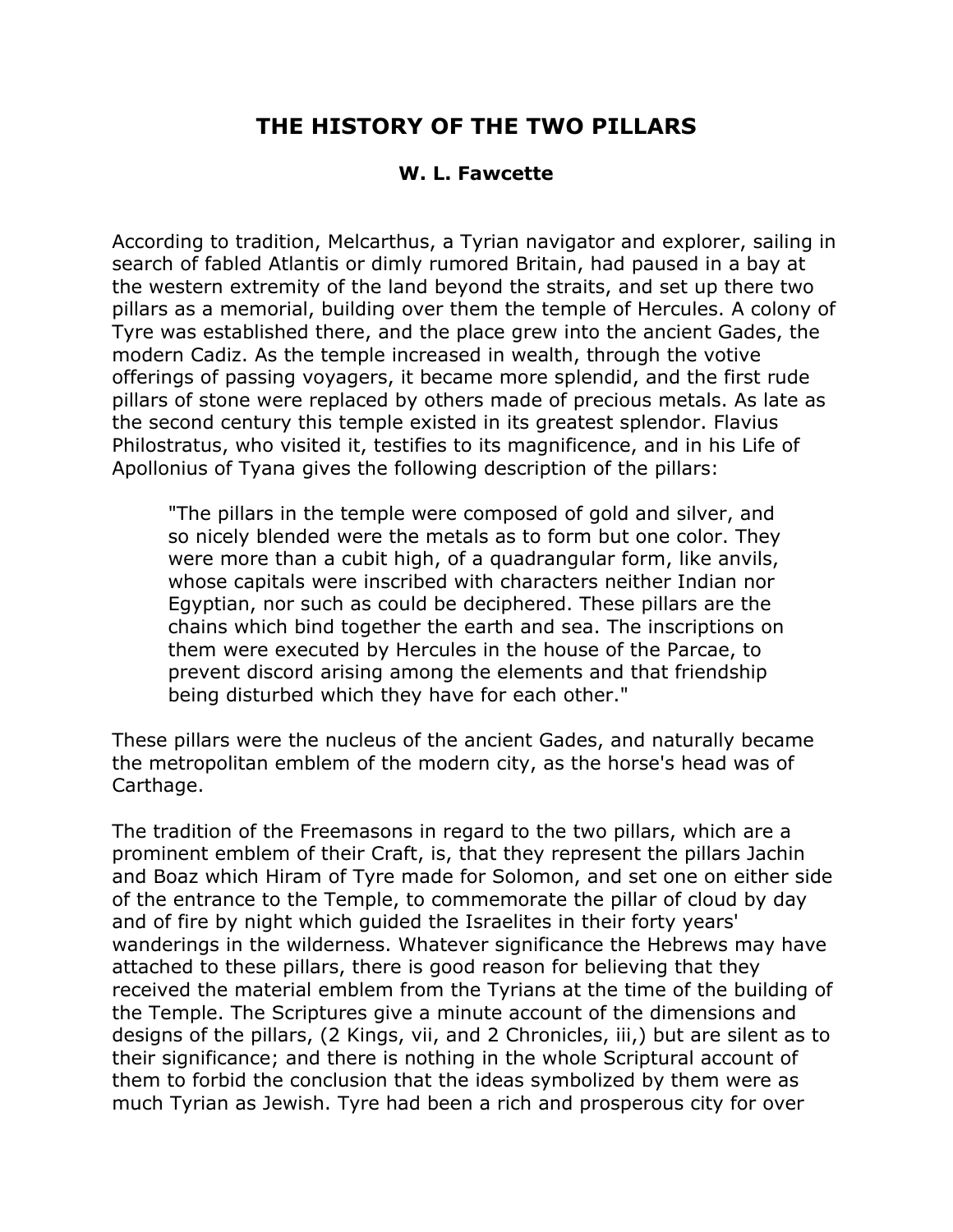two hundred years, when Solomon undertook the building of the Temple. The Tyrians had been skilled in architecture and other arts to a degree that implied a high state of mental culture, while the Hebrews were yet nomadic tribes living in tents. The tabernacle was only a tent, and in this first Hebrew endeavor to give it a more enduring structure of wood and stone, Solomon naturally appealed to the greater skill of the subjects of the friendly Hiram, King of Tyre. When the Hebrews began to build the Temple, they ceased their wanderings, they became permanently established, and, as a memorial of this fact, they embodied in the architectural design of the Temple a symbol which, by the Tyrians and many other nations descended from the ancient Aryan stock, was considered emblematic of a divine leadership that had conducted them to a new and permanent home; this was the true significance of the two pillars.

As long as the Hebrews were wanderers, the pillars of cloud by day and of fire by night were merely a metaphor, to express their belief in a divine direction of their movements. When they came at last to the promised land, the figurative pillars of cloud and fire became the two pillars in the porch of the Temple, as the symbol of the establishment of the nation.

Having thus traced the story of the emblems back through two lines of descent to a common point in Tyre, we must take a look into the remoter past to find the origin of the symbol in the earliest recorded ideas of the human race in connection with the Deity, and from that point we may follow its descent again through the two independent routes of Greek and Scandinavian mythology.

The ancient Aryans who composed the Vedas had not then arrived at the stage of intellectual development in which they could entertain the idea of an abstract principle as the one universal law, or of any god except a risible one. To them it seemed impossible that there could be a spiritual essence without some material form. Fire, the most inexplicable and striking of the agencies of nature, was accepted by them as this first and all-pervading force which controlled the universe; and the sun, the grandest and most brilliant mass of fire, as the embodiment of the Deity.

Here are two verses of the Vedas, as translated by Max Muller, which may be called the Genesis of the Brahmins, and in them are two words around which have crystallized fancies growing into myths, and myths growing into monuments of wood and stone, and again into ideal beings, until the original conceptions have been almost lost. Yet through all these changes some characteristics of the original meaning have been so stamped upon each new form, that the thread of connection, from those ancient days when the first peoples of the human race worshiped the sun on the plains of Central Asia,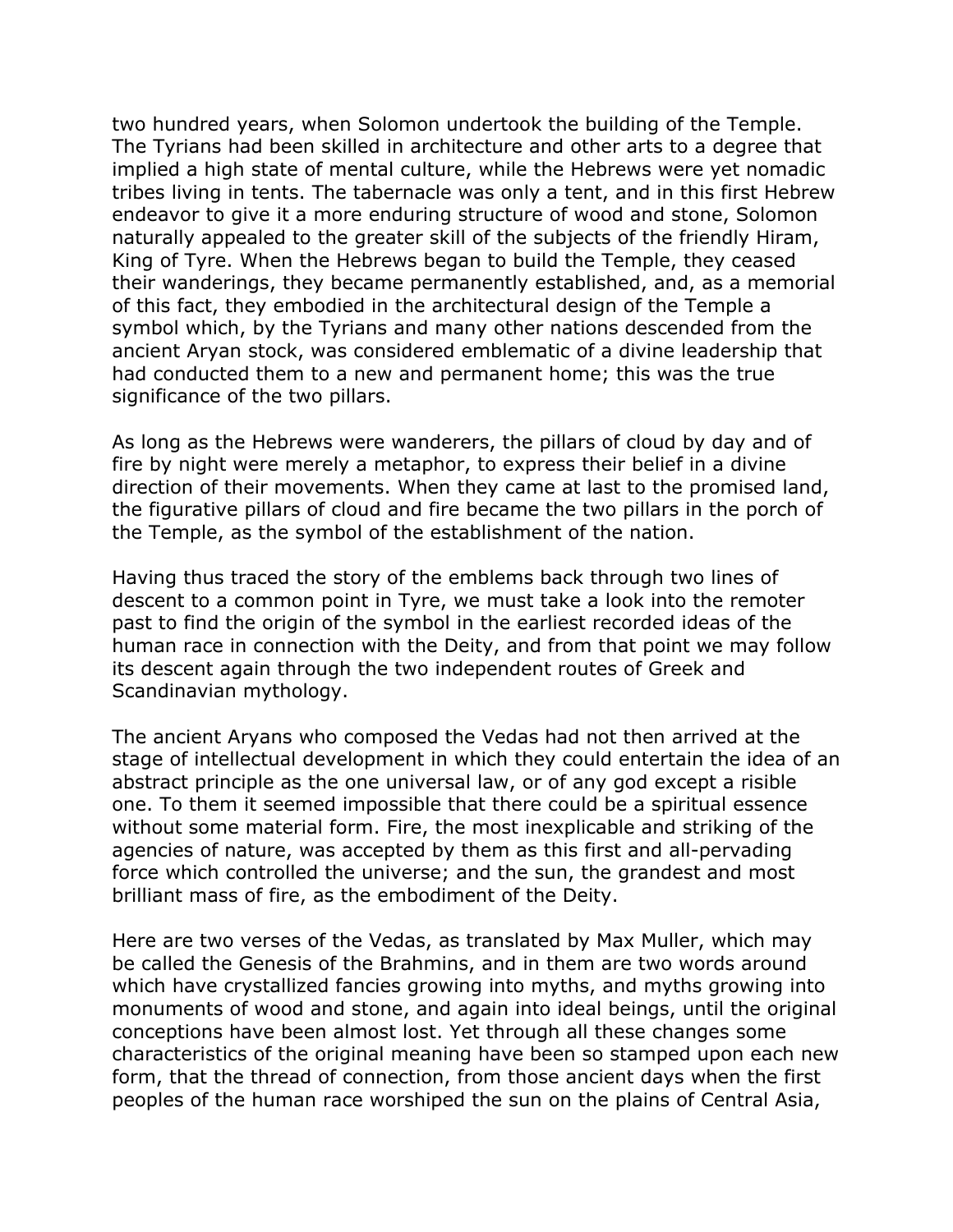down through all the ages to the comparatively modern symbol of the Pillars of Hercules, is unmistakable:

1. "In the beginning there arose the golden Child. He was one born lord of all that is. He established the earth and this sky;- Who is the God to whom we shall offer our sacrifice?

2. "He who gives life, he who gives strength, whose command all the bright gods revere, whose shadow is immortality; whose shadow is death; Who is the God to whom we shall offer our sacrifice?"

If there were nothing but the coincidence of the two words italicized in the foregoing verses, with the names of the two pillars in Solomon's Temple - Jachin meaning strength, and Boaz to establish - if there were nothing but this to establish the connection of the two pillars as well as the Pillars of Hercules and also the Greek myth of Castor and Pollux, with these ancient expressions, the identity or all these myths and symbols might be more doubtful than it is; but there is more.

In the Vedas the sun is called the "runner," the "quick racer;" he is called Arvat, the horse; Agni, the fire; Arusha, the red one, the strong one, the son of Heaven and Earth; Indra, the god of all gods. He is represented as drawn in a chariot over his daily course through the heavens by "the harits," "the rohits," and "the arushas," i.e., the gleaming, the ruddy, and the goldcolored horses of the dawn, which are the first rays of the morning sun.

The flexibility of the idea, within a certain range of expressions seems to be acknowledged by the poets of the Vedas in the following verse:

"Hear thou, the brilliant Agni, my prayer, whether the two black horses bring thy car, or the two ruddy, or the two red horses."

Notwithstanding all the interchanging of names, numbers, and genders, and the changing of forms from animal to human, and vice versa, there is an adherence to the idea of beings endowed with supernatural strength and brightness, and of a contest between, and alternating supremacy of, light and darkness!

It requires no great stretch of the imagination to conceive how, in the Greek modification of this many-sided plastic myth of the sun-god, Indra should be the prototype of Jove, and Arusha of Apollo, and also of Heracles. Indeed, it seems probable that, out of the numerous names of this one object of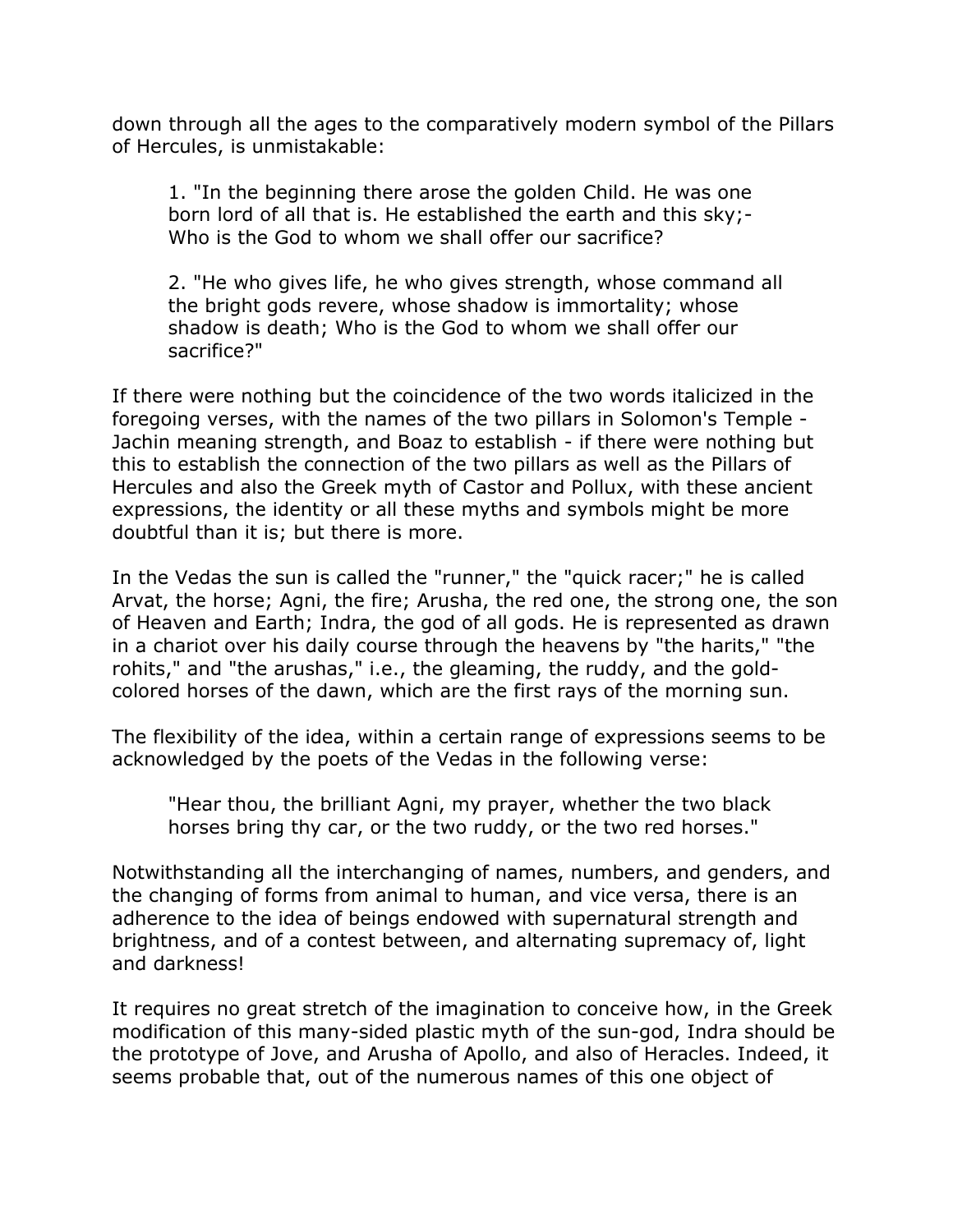adoration, the sun, grew nearly all the wonderful and fantastic system of both Greek and Scandinavian mythology.

In the Vedic myths, the phenomena which attended the rising and setting of the sun, the clouds, some black, some ruddy, and some shining like molten gold or silver, and also his first and last beams darting through, were spoken of as horses or cattle, or beings with human forms, almost invariably in pair.

In some places the ruddy clouds that precede his rising are called the "bright cows." The two horses which the sun is said to harness to his car are called the "Arusha," the red ones; in other places they are called the "two Asvins," the shining mares; and in others the idea is modified still more, and they are called the "two sisters," and, at last, we find, are named Day and Night, the "daughters of Arusha," the one gleaming with the brightness of her father, and the other decked with stars. Professor Whitney, in his Essay on the Vedas, introduces the "two Asvins" as "enigmatical divinities," whose vocation or province in Aryan mythology he does not discover, though, at the same time he intimates the probability that they may be identical with the Dioscuri of the Greeks; and Professor Muller hints at the same identity, but with no more reference to their true character of divine forerunners or guides for families, tribes, or races of men wandering about the world in search of new homes. It is related of the Dioscuri that, when Castor for was killed, Pollux, inconsolable for his loss, besought Jove to let him give his own life for that of his brother. To this Jove so far consented as to allow the two brothers to each pass alternate days under the earth pad in the celestial abodes, their alternate daily deaths and ascensions to the heavens being only another version of the story of Day and Night, the daughters of Arusha. The twin brothers, Castor and Pollux, are represented as always clad in shining armor, and mounted on snow- white steeds, thus reproducing the chief characteristics of the "two Asvins," the shining mares of the Vedas, and showing that all these metamorphoses are only variations of the same idea.

The Hebrew metaphor of the pillar of cloud by day and of fire by night, to express the idea of a divine leadership, points to the same natural objects clouds and fire - that to the earlier Aryans were symbols of the presence of the Deity; and the whole idea might seem a reproduction or elaboration of that expressed in the following verses of the Rig-Veda, written a thousand years before:

"Wherever the mighty water-clouds went, where they placed the seed and lit the fire, thence arose He who is the sole life of the bright gods; - Who is the God to whom we shall offer our sacrifice? "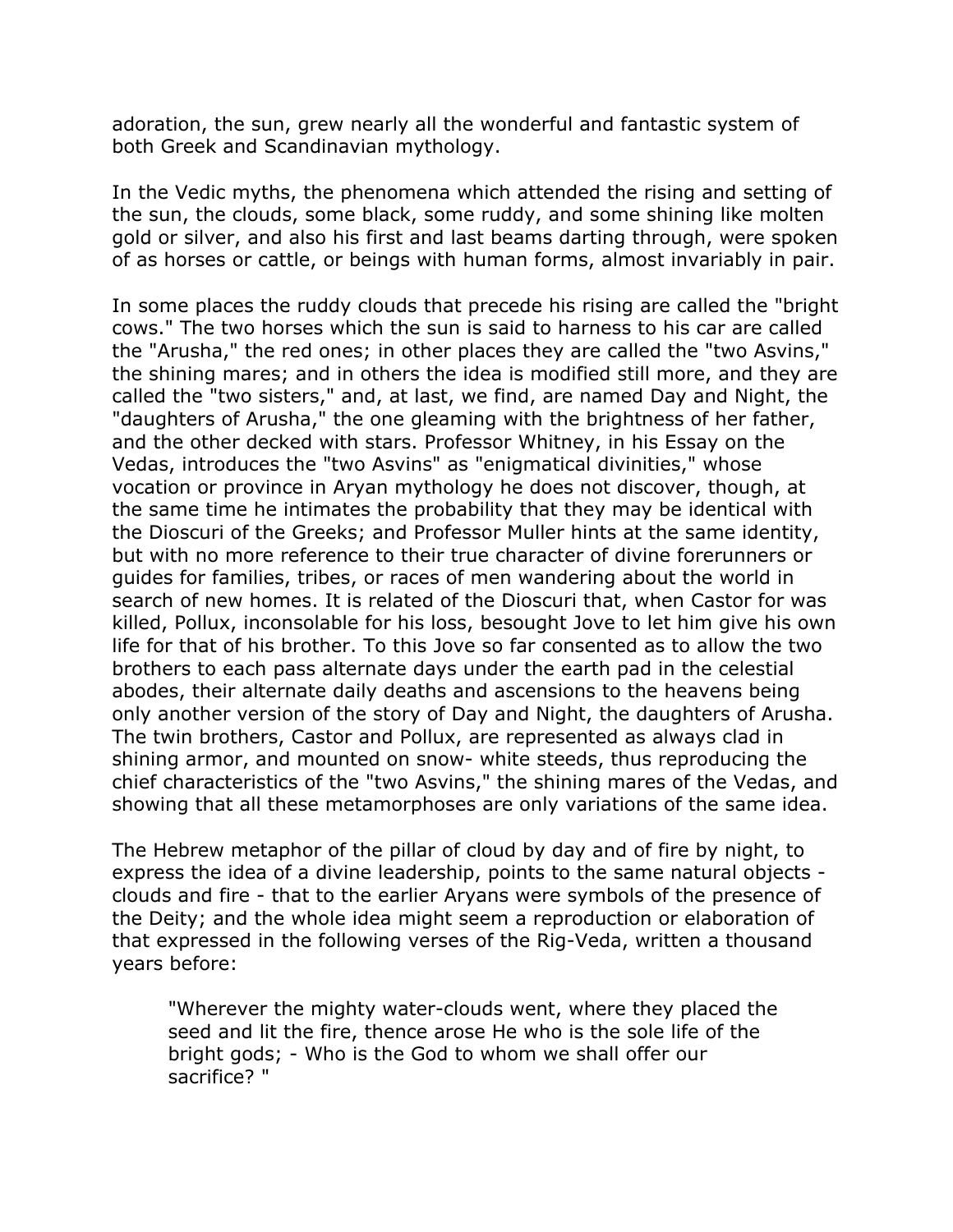"He who by His might looked even over the water clouds, the clouds which gave strength and lit the sacrifice; He who alone is God above all gods."

The fact that nearly every manifestation of the presence of the Deity recorded in Hebrew history down to the time of the building of the Temple was in a cloud, shows at least a remarkable resemblance to the Aryan conceptions of the divine presence.

The further elaboration of the idea in symbolizing the presence of the Deity by two pillars of wood or stone, and particularly of such presence in the character of a leader through long wanderings to a place of permanent establishment, was not exclusive with the Hebrews. Other races with whom the Hebrews could not have come in contact had precisely the same symbol of two pillars of wood or stone, a fact which makes it a reasonable presumption that the two pillars, one of cloud, one of fire, which were their prototypes, were not more exclusively a Hebrew idea.

In Sparta the twin Dioscuri are said to have been represented by two pillars of stone, which were sometimes joined by a smaller horizons bar to represent their twinship. Frequently the top of one of these posts was carved in the semblance of a human head. The Spartans may have borrowed the emblem from the Tyrians; the fact that the ancient Noesemen employed the two pillars to symbolize precisely the same ideas as those connected with them by the Hebrews and Greeks, makes it quite likely that the Spartans derived the symbol from the same original source as the Tyrians.

A column of stone was in fact a common symbol of the Deity among many ancient nations. Venus was worshiped at Paphos under the fond of a stone. Juno of the Thespians and Diana of the Icarians were worshiped under the same form. The most famous of the Syrian deities was El Gabal, (the stone,) a name to which is akin the modern Arabic gebel, a mountain, or a rock. The very name of Gibraltar, one of the mountains to which poetry has transferred the title of Pillars of Hercules, is from Gebel Tarik, the mountain, or the rock, of Tarik, one of the first Moors who set foot on the northern side of the straits, and after whom came those who established in Spain the brilliant and romantic empire of these successors of the ancient Phoenicians.

There is good ground for the presumption that Heracles of the Greeks was only another version of the myth of the Dioscuri. The Hebrews gave each of the pillars a name, though they received the emblem from the Tyrians, who employed them as the emblem of one deity; and as the Tyrians were earlier than the Greeks, this phrase of the monotheistic significance of the pillars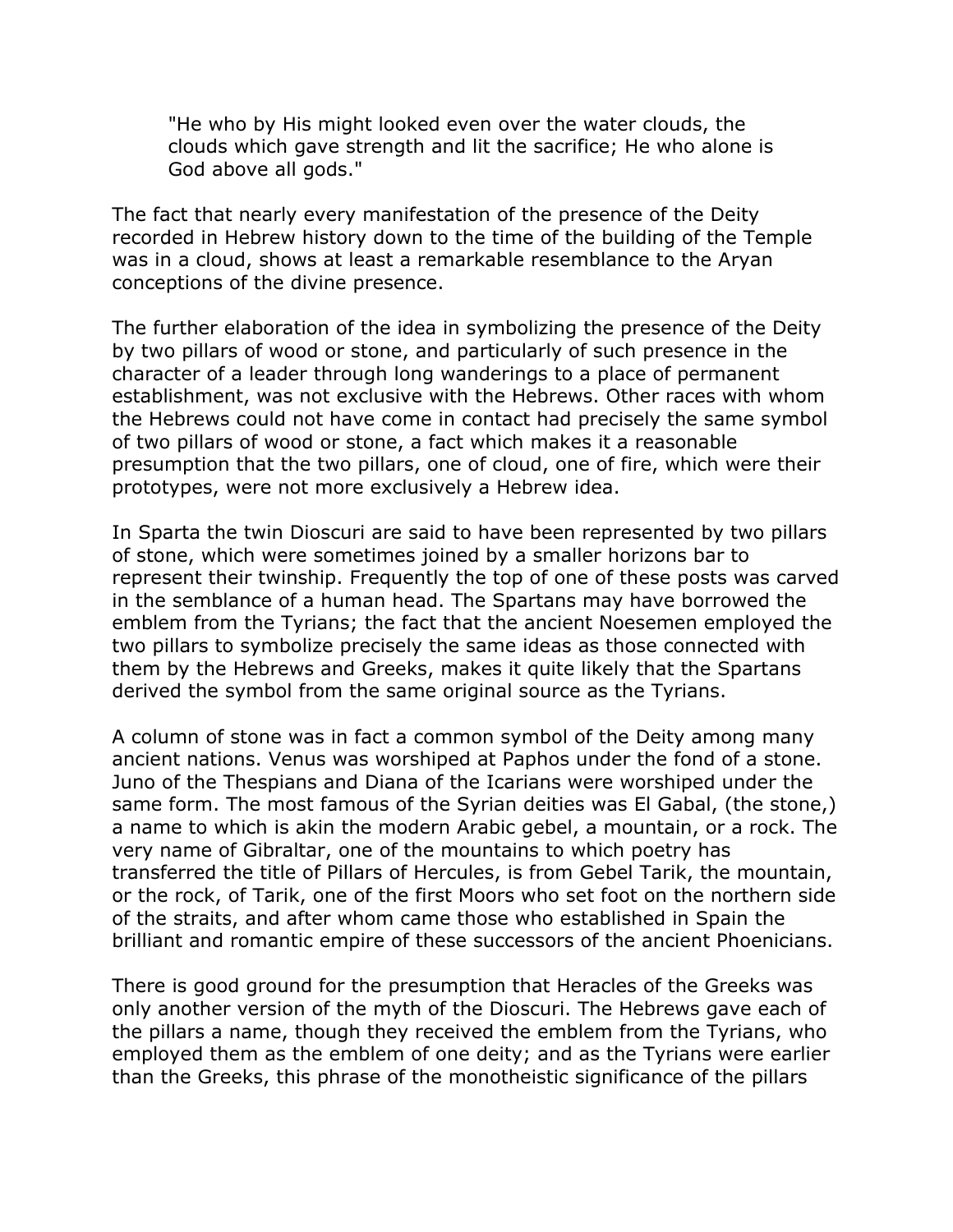must have come down from the same ancient source as the myth of the Dioscuri.

With both Greeks and Tyrians "Heracles," transformed by the Latins into "Hercules," seemed to be a transferable honorary title. The proper name of the Tyrian Heracles was Melcarthus, whose mother was said to be Asteria, the starry heavens; while the proper name of the Greek Heracles was Alcaeus, who was said to be the son of Jove by a mortal mother, Alcmena, as the Dioscuri were said to be the twin sons of Jove by a mortal mother Leda. The Heracles of the Tyriaus and the Castor and Pollux of the Greeks were the patron deities of seamen and navigators, as well as of feats of strength and agility.

Turning now to the mythology of the Scandinavians, we find in the character of Thor one which corresponds in all these particulars. He was said to be the son of Odin, the eldest of the gods by Jord, (the earth.) Not only do the stories of his feats of strength with his hammer correspond to those of Heracles with his club, but he was the patron deity of the early Norse navigators, who were as daring as even the Phoenicians.

The "sacred columns" of the Norse mythology were two high wooden posts, or pillars, fashioned by hewing. These stood on either side of the "high seat" of the master of the household, and hence were called "the pillars of the high seat," and were a sort of household symbol of Thor. The upper end of one of the pillars being, like the Spartan symbol, carved in the semblance of a human head, the setting up of these pillars was the sign of the establishment of the household on that spot. When a Norseman moved, no matter how far, he took his sacred pillars with him; and where these were set up, there was his home until he made a formal change of domicile by moving them to some new spot.

When the Norsemen discovered Iceland, and began to emigrate there, the sacred pillars of each Norse family were thrown overboard when the ship came near the land, and on the nearest habitable spot to where they were cast ashore by the waves, they were set up, by planting the ends in the ground, as a symbol of possession, being in some respect a formal act of "entry," having something of the same significance as the act of the emigrant in the Western States who has "staked out a claim."

When the pillars were set up, the house was built around them, and, though the pillars and the domicile might be moved to new locations, the place where the pillars were first cast ashore always retained a peculiar significance and sacredness to the family. Thus it is related of Throd Hrappsson, that his pillars, when cast overboard, were carried away by the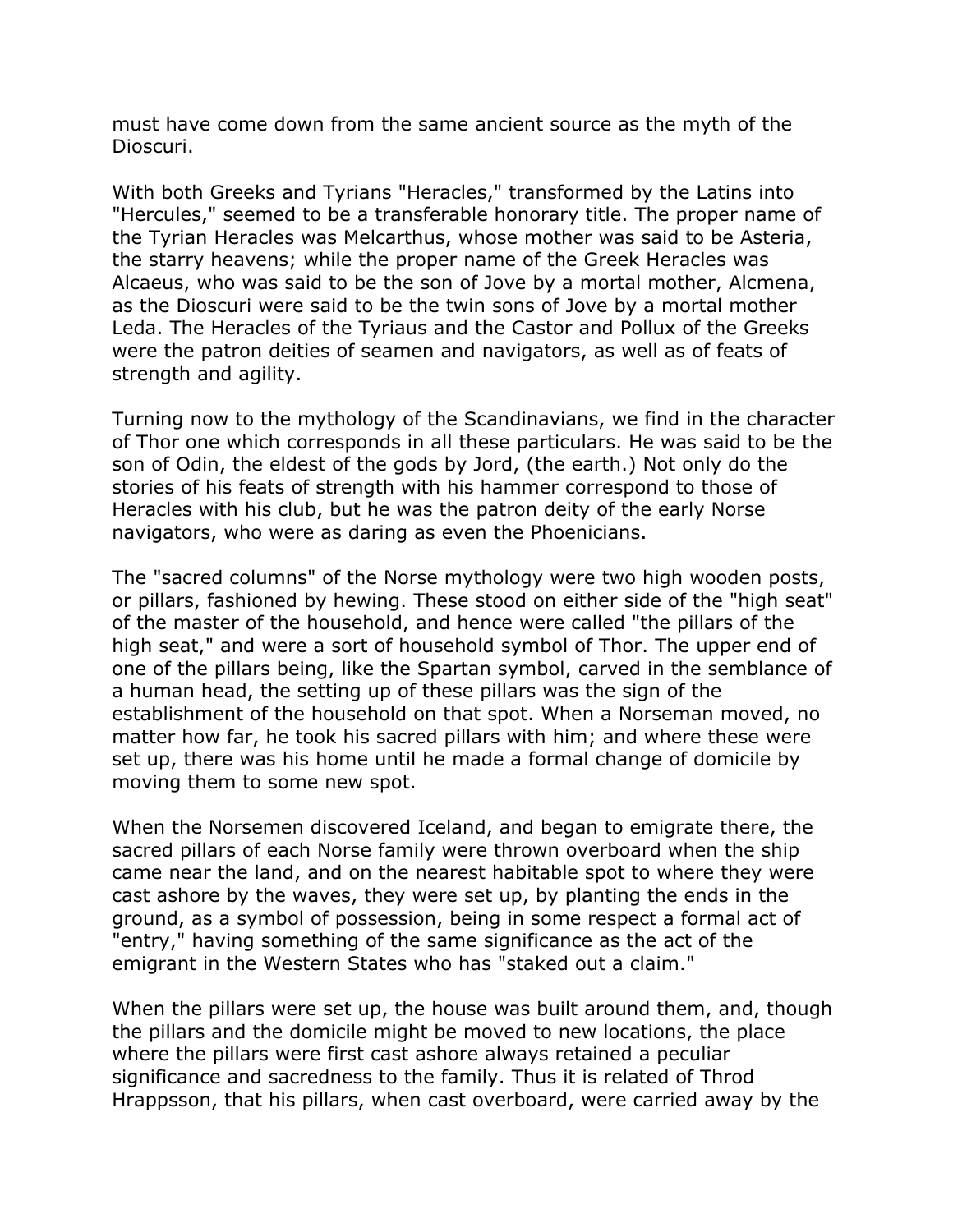waves and currents and apparently lost. He settled, however, on the eastern side of Iceland, and had been living there ten or fifteen years when it was discovered that his pillars had been cast ashore on the western coast, upon which he straightway sold his estate, and moved to the locality where his pillars had been found.

Many other instances of the casting of the sacred columns into the sea, in order that they might guide Norsemen in their selection of homes in Iceland, are related in Rudolph Keyser's Religion of the Norsemen.

Of Eirik the Red it is told, that, having loaned his posts of honor (possibly as a pledge of some promise to be fulfilled) to another Icelander, he could not get them back, which gave occasion for a long feud, into which many other families were drawn, and many of the adherents of both parties were slain.

"When the Norse chieftain Thorolf Mostrarskegg left Norway to settle in Iceland, he tore down the temple of Thor, over which he had presided, in which he seemed to have some kind of proprietary right from having built it chiefly at his own expense for the use of the worshipers of Thor, and took with him the most of the timber, together with the earth beneath the platform on which Thor's statue had been seated."

When he came in view of Iceland, the two sacred columns of the temple were thrown into the sea; and where these were cast on shore by the waves, he called the place Thorsnes, and built the temple of Thor, placing the two sacred columns, one on either side, just within the doorway.

The incidents in which the two columns thus appear in the earliest history of the Norse people are, it is true, of modern date, when compared with their appearance at the building of Solomon's Temple, of the erection of the Pillars of Hercules by Melcarthus, near the straits of Gibraltar; but their later appearance in history as the "Pillars of Thor" does not argue that they were copied from the Pillars of Hercules, but only that written history, or even chronology of any kind, was not known in Scandinavia until a much later period than in Syria and Greece. The Germanic race, however, of which the Norsemen were a branch, had its origin in the centre of Asia near the Caspian Sea. From there they had brought the same tradition as the Syrians and Greeks; and the religious myths, out of which the Greeks afterwards elaborated their fanciful system of mythology, were by the Norsemen, whose rude climate gave imagination a gloomier turn, fashioned into the more barbarous, grotesque, and sanguinary "Asa faith." The cosmogony of the Greeks and the Norsemen corresponds so nearly as to leave no doubt of a common origin, and yet the details were so different as to show that for